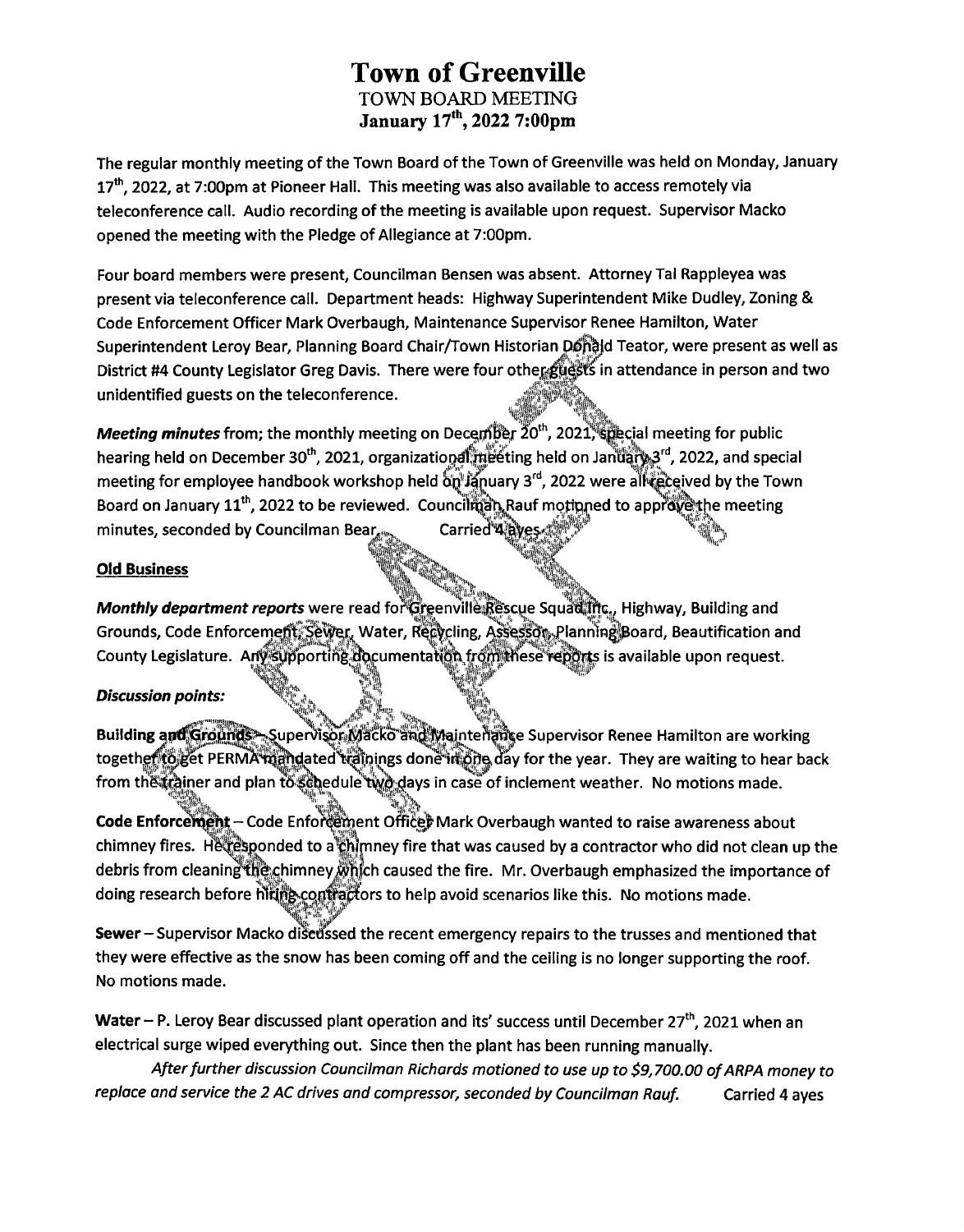# **Town of Greenville TOWN BOARD MEETING January 17th, 2022 7:00pm**

**Recycling - Dumpster height concerns were discussed with the newly installed railing. As <sup>a</sup> temporary** fix for residents who struggle to get their bags over the railing and into the dumpster they will be set **aside and the recycling operators will tend to getting them into the dumpster. Ideas to accommodate this issue were discussed. No motions made.**

**Assessor -Supervisor Macko read report submitted by the office ofthe assessor. No motions were made.**

**Planning-Don Teator discussed that the Planning Board would be^On^iecting with Tal for a Solar Law** review. While Don had the floor he also discussed his joy of being Town Historian for the past 33 years **and requested that the Town Board make some time this sppjrigito(&pe the Records Room at the Library. No motions made.**

**Beautification -Supervisor Macko spoke on behalf of tlj^ feeautification Cofnmittee mentioning that things were on hold until the spring and that the^f|||%ie scheduling a zoom^||j«|vith Michelle Hinche/s office** to discuss funding on upcoming projects. Nothions made.

**District #4 County Legislator - Greg DayiS^||oke on the c^|k|^^bvid numbers 'expldpig'. He mentioned that the vaccine is not helpWwlltafte most recef|ll|ariant and that of the current ~1500 cases in the county, there were 37 hospitfflfjecr^^JLegislatol^^s informed the Town Board that the Public Health website had been down ra|^,shoff^|tte»|?ut theV'l^ working on getting it back up and running. Legislator <sup>I</sup> jislator Daffif^w the Chaiffifcm ofthe^^rmnenf^rati rations Committee as well as** the Parliamentarian fof the Greene County Legislature. No motions made.

### **New Business**

**Retainer 2022, Town Attorney (18) Rappley all submitted a letter to the Supervisor as the general V ttorney for the Town for the year of 2022.**

**ipcilman Bear md|ihqed to^ at the letter as the retainer for Tal Rappleyea to represent The Town of.HGreenville as the i|fc|rney fc (Town for the year of 2022, seconded by Councilman wti Richards. Carried A aves** 

**1**X% **Proposal for laptop c OT Annual Meeting/Training School (2), Clerk-Collector-**

**(1) Jessica Lewis submitt^di^uote from Edmunds GovTech to the board for a new laptop computer, setup of the new computer by Edmunds IT department, equipped with word Microsoft Office and Business 2019.**

*Councilman Bear motioned to approve the quote totaling \$1,675.00 to be paidfrom the Clerk-Collector's equipment budget line, seconded by Councilman Richards. Carried 4 ayes*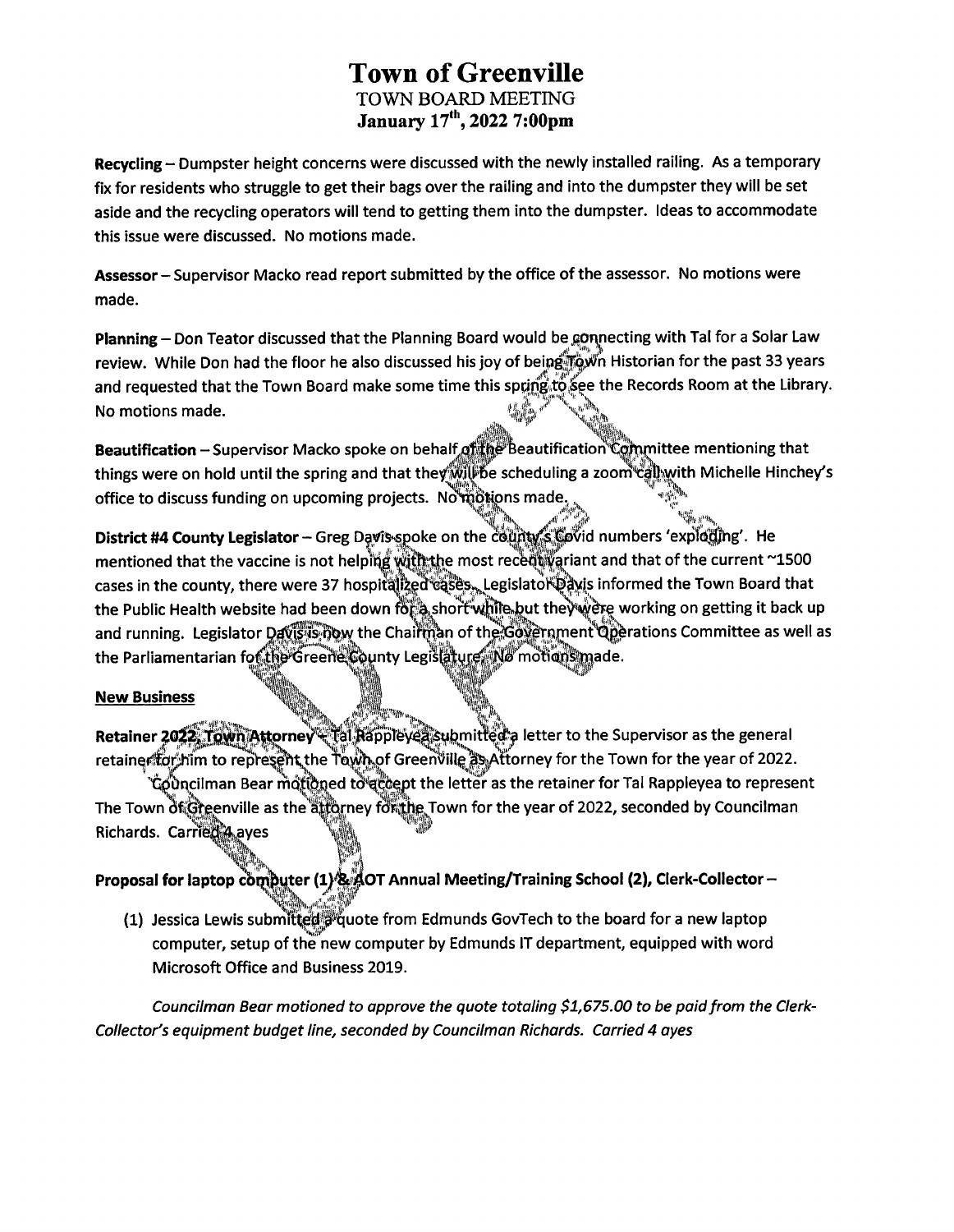# **Town of Greenville TOWN BOARD MEETING January 17th, 2022 7:00pm**

(2) Jessica Lewis also submitted a request to the Town Board to cover the registration fees for her **attendance to the Association of Towns 2022 Annual Meeting & Training School. The event will be held virtually and costs \$50.00.**

*Councilman Richards motioned to approve that the Town Board pays \$50.00 to AOTfor Jessica Lewis' attendance to the 2022 Annual Meeting & Training school, seconded by Councilman Rauf.*

**Homeowner Assistance Fund -Supervisor Macko read <sup>a</sup> letter he received from the Affordable Housing Partnership that requested the relaying of information of Homeowner Assistance that can be applied for. Supervisor Macko announced that it will be posted to the Greenville's website and applications can be submitted for assistance through the en\_"\_r".** /gp **month. No motions made.**

**Electrical Estimates, Highway Barn - Mike Dudley confirmeci that on OTe estimate had been received and that he would be reaching out to other electricians for estimates. There was discussion of scaling back the project to do only what is absolutely necessary.** *Discussion was tabiqjdiuntil January 31 , 2022 meeting after more estimates have been received,*

**Speed Limit Change Request, NYSDOT Supervisor Macko repelp'JJetter the Town of'tSrdfenville received** Speed Limit Change Request, NYSDOT, "Supervisor Macke read" a letter the Town of Greenville receiver<br>from NYSDOT regarding speed limit reduction requests for Irving, and Turon roads. NYSDOT determined that Irving Road between Route 32 and CR 37 is posted as a 40 MPH speed limit since 1988 and shall **remain that way as it is an appropriate spee&limit foripfeexisting coriditions. NYSDOT also reviewed** remain that way as it is an appropriate speed limit for the existing conditions. NYSDOT also reviewed<br>the speed limit for Turon,Roan between CR 26, and Irving Road; they determined that a 40 MPH speed **limit** is warranted on this section of road and they have submitted a Notice of Order to the Secretary of **State.** Upon receipt of the Qrder the Town may ariange to have the appropriate speed limit signs **installed with the 2009 MG&FCtSland piemen motions were made.**

**requestu ithat the Town website share a link to the Alzheime sidenfs'^b|||nd resources to assist them in finding care for their loved**  $\alpha$  ones. Supervisting Macko announced that the link will be added to the Town's website. No motions were **made. f** Alzheimer Support - On lanuary 10 . 2022 the Town Clerk-Collector received an e-mail that was read

### **Organizational Resoldtidps Amendment—**

**(1) Supervisor Macko (named the Board that new court clerk Kim Leggio has requested an increase in wage and allotted hours to help get the Court up and running again.**

*Councilman Bear motionedfor Court Clerk Kim Leggio's hours be increased to up to 20 hours a week at the rate of\$20.49/hour, seconded by Councilman Rauf. Councilman Richards recused himself. Carried 3 ayes*

**(2) Supervisor Macko brought up the discussion to have P. Leroy Bear be added to the Organizational Resolutions as the liaison for the Water and Wastewater Improvements project**